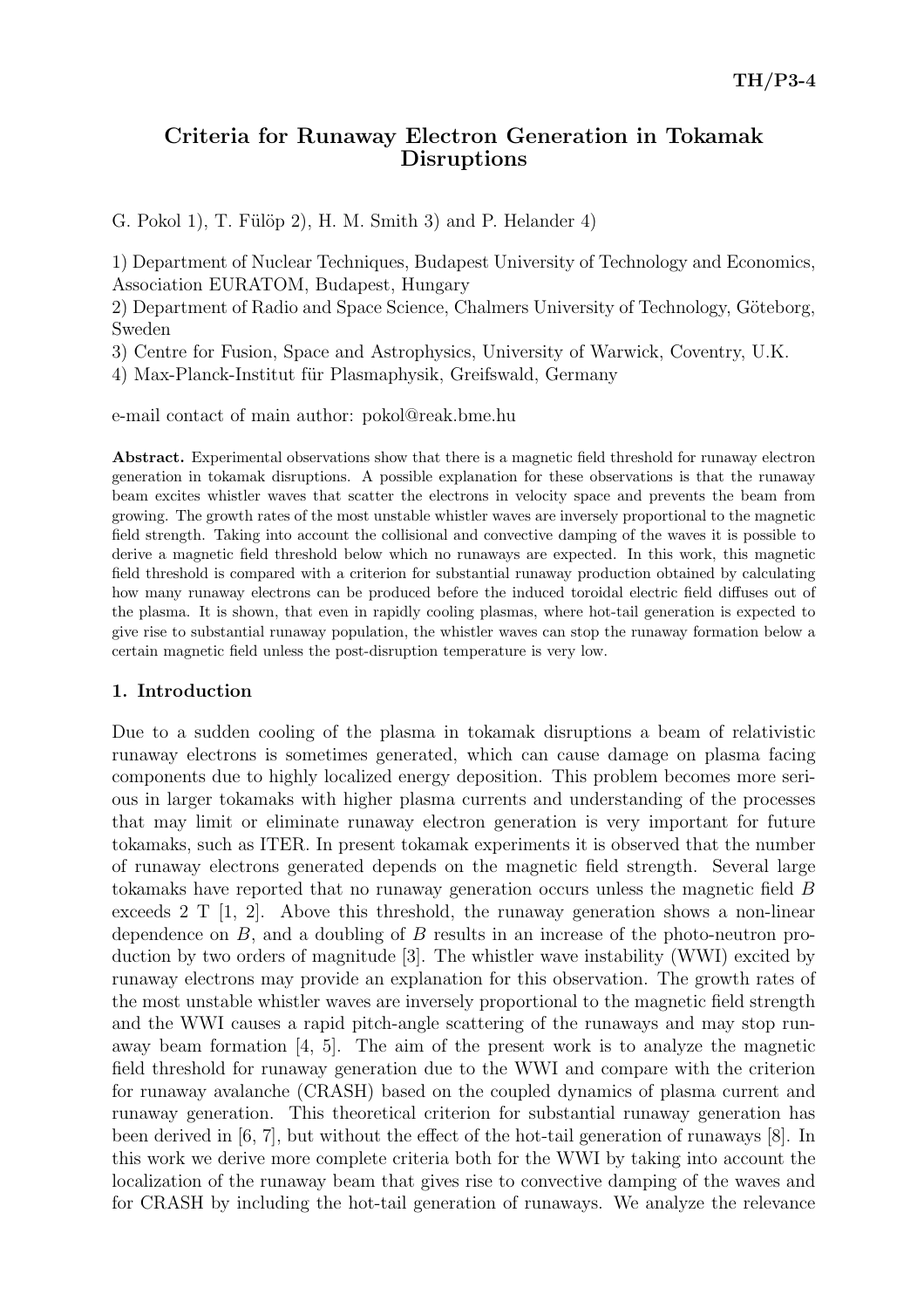of the two different mechanisms for JET and ITER-like disruption scenarios. It is shown, that even in rapidly cooling plasmas, where hot-tail generation is expected to give rise to substantial runaway population, the whistler waves can stop the runaway formation at a certain magnetic field (of the order of 2 T in JET) unless the post-disruption temperature is very low (below 10 eV).

### 2. WWI

The runaway electron beam has a strongly anisotropic velocity distribution. When the degree of anisotropy exceeds a critical level, unstable whistler waves, with frequencies well below the non-relativistic electron cyclotron frequency  $\omega_{ce}$  but above the ion cyclotron frequency  $\omega_{ci}$  are excited. Assuming  $k_{\perp}^2 v_{Te}^2 \ll \omega^2$ , where  $v_{Te}$  is the electron thermal velocity, the dispersion relation of these waves can be simplified to [5]

$$
k^{2}v_{A}^{2}\left(1+\frac{k_{\parallel}^{2}v_{A}^{2}}{\omega_{ci}^{2}}+\frac{k_{\parallel}^{2}}{k^{2}}\right)-\omega^{2}\left(1+\frac{(k^{2}+k_{\parallel}^{2})v_{A}^{2}}{\omega_{ci}\omega_{ce}}\right)=
$$
\n
$$
\omega^{2}\frac{\omega_{ci}^{2}}{\omega_{pi}^{2}}\left[\left(1+\frac{k^{2}v_{A}^{2}}{\omega_{ci}^{2}}\right)\chi_{11}^{r}+\left(1+\frac{k_{\parallel}^{2}v_{A}^{2}}{\omega_{ci}^{2}}\right)\chi_{22}^{r}+2i\frac{\omega}{\omega_{ci}}\chi_{12}^{r}\right],
$$
\n(1)

where  $\omega$  is the wave frequency,  $k_{\parallel}$  and  $k_{\perp}$  are the parallel and perpendicular components of the wave number,  $v_A = c\omega_{ci}/\omega_{pi}$  is the Alfvén velocity,  $\omega_{pi}$  is the ion plasma frequency, c is the speed of light,  $\chi_{ij}^{\rm r}$  denotes the runaway contribution to the susceptibility tensor. Without runaways, for  $k_{\parallel}^2$  $\int_{\parallel}^{5} c^2 / \omega_{\rm pi}^2 \gg 1$  and  $(k^2 + k_{\parallel}^2)$  $\|v^2_A \ll \omega_{ci}\omega_{ce}$ , the dispersion relation can be further simplified to obtain the usual relation for the whistler wave  $\omega = k k_{\parallel} v_{\rm A}^2/\omega_{\rm ci}$ .

Numerical simulations in [4] showed that the most important interaction occurs at the anomalous Doppler resonance  $\omega - k_{\parallel} v_{\parallel} = -\omega_{ce}/\gamma$ , where  $v_{\parallel}$  is the particle velocity parallel to the magnetic field and  $\gamma$  is the relativistic factor. The linear growth rates of these waves are such that they are stable for high magnetic field (so the runaway beam can form) but unstable for low magnetic field. In Ref. [4] it was shown that the linear growth rate of a small perturbation  $\omega = \omega_0 + \delta \omega$  is  $\gamma_i = \text{Im} \delta \omega = (k - k_{\parallel})^2 v_A^2 \omega_0 \text{Im} \chi^r(t) / 2 \omega_{\text{pi}}^2$ , with

$$
\chi^{\rm r}(t) = \frac{\omega_{\rm pr}^2 \omega_{\rm ce}^2}{k_{\perp}^2 \omega c^2} \int d^3p \frac{J_1^2(z)}{\omega(\omega \gamma - k_{\parallel} p_{\parallel} c + \omega_{\rm ce})} \left( \frac{\omega - k_{\parallel} p_{\parallel} c / \gamma}{p_{\perp}} \frac{\partial f_{\rm r}}{\partial p_{\perp}} + \frac{k_{\parallel} c}{\gamma} \frac{\partial f_{\rm r}}{\partial p_{\parallel}} \right). \tag{2}
$$

In this expression,  $\omega_{\text{pr}}^2 = n_{\text{r}}e^2/m_{\text{e0}}\epsilon_0$ , and  $J_n$  is the Bessel function of the first kind and order *n* with the argument  $z = k_{\perp} p_{\perp} c / \omega_{ce}$ . The quantity  $f_r = f / n_r$  is the normalized secondary runaway distribution function [4]

$$
f(p_{\parallel}, p_{\perp}, t) = \frac{\alpha n_{\rm r}}{2\pi c_Z p_{\parallel}} \exp\left(-\frac{p_{\parallel}}{c_Z} - \frac{\alpha p_{\perp}^2}{2p_{\parallel}}\right),\tag{3}
$$

where  $\alpha = (\hat{E} - 1)/(1 + Z)$ ,  $\hat{E} = e|E|\tau/m_{\text{e0}}c$  is the normalized parallel electric field,  $\tau = 4\pi\epsilon_0^2 m_{\rm e0}^2 c^3/n_{\rm e}e^4 \ln\Lambda$  is the collision time for relativistic electrons,  $m_{\rm e0}$  is the electron rest mass, Z is the effective ion charge and  $c_Z = \sqrt{3(Z + 5)/\pi} \ln \Lambda$ . The distribution in (3) is valid if  $\hat{E} \gg 1$  and secondary generation of runaways is dominant, as expected to be the case in large tokamak disruptions. The runaway density grows as  $dn_r/dt = (\hat{E} - 1)n_r/c_Z\tau$ [9], giving  $n_r = n_{r0} \exp \left[ (\hat{E} - 1)t/(\tau c_z) \right]$  if the electric field is assumed constant in time,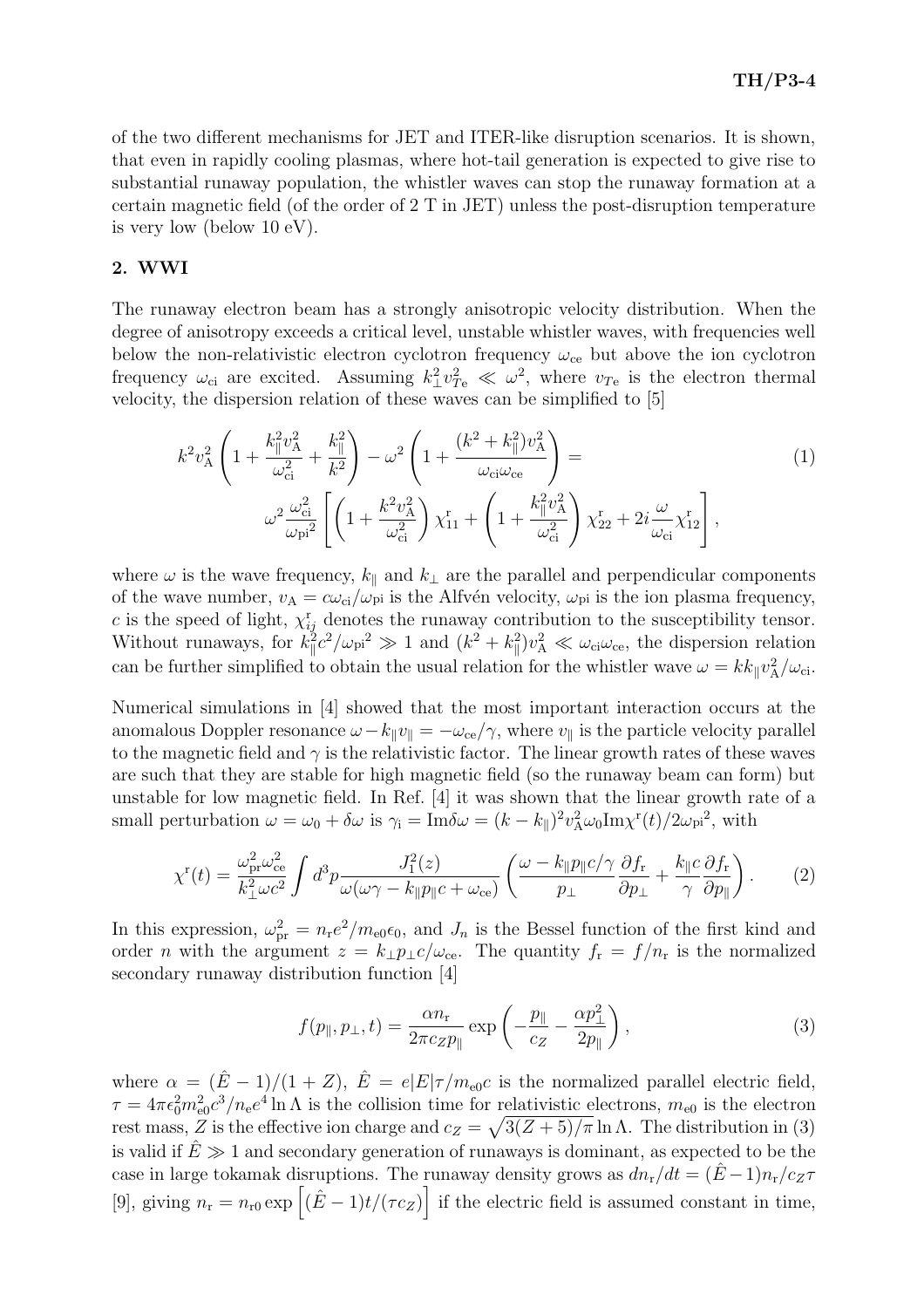and where  $n_{r0}$  denotes the seed produced by primary (Dreicer+hot-tail) generation.

Usually, in low-temperature plasmas, the dominant damping process is the electron-ion collisional damping, with  $\gamma_d \simeq 1.5\tau_{ei}^{-1}$  [10], where  $\tau_{ei} = 3\pi^{3/2} m_{e0}^2 v_{Te}^3 \epsilon_0^2 / n_i Z^2 e^4 \ln \Lambda$  is the electron-ion collision time. If the runaway beam is localized with an effective beam radius  $L<sub>r</sub>$  then the wave-convection out from the region where the beam is localized gives a damping term  $\gamma_v \equiv (\partial \omega/\partial k_\perp)/(4L_r) = v_A^2 k_{\parallel}/4\omega_{ci}L_r$  [5]. At low density, high temperature and strong magnetic field this term can be comparable to the collisional damping  $\gamma_d$ . The total linear growth rate of the WWI is then  $\gamma_1 = \gamma_1 - \gamma_d - \gamma_v$ .

The linear stability analysis in [4] has shown that the frequency, growth rate and wave number of the most unstable wave are approximately  $\omega_0 = \omega_{ce}/c_Z$ ,  $\gamma_i = 1.3 \cdot 10^{-9} n_r / B_T$ ,  $k_0 = \omega_{\text{pi}}/2v_A = 3 \cdot 10^4 n_{19} B_{\text{T}} \text{ m}^{-1}$ , and  $k_{\parallel 0} = 2\omega_{\text{ce}}/(cc_Z) = 30 B_{\text{T}} \text{ m}^{-1}$ , where  $B_{\text{T}}$  is the toroidal magnetic field in Teslas and  $n_e = n_{19}10^{19}$  m<sup>-3</sup> is the electron density. These values for the most unstable frequency and wave number have been calculated without taking into account the convective damping, the effect of which can be shown to reduce the values of  $k_0$  and  $k_{\parallel 0}$  (still within the assumptions applied here) but the growth rate  $\gamma_i$  is quite insensitive to the exact magnitude of  $k_0$  and  $k_{\parallel 0}$  [4].

From the linear instability threshold  $\gamma_1 > 0$  for the most unstable wave one can derive a threshold for the fraction of runaways required for destabilization

$$
\frac{n_{\rm r}}{n_{\rm e}} > \frac{Z^2 B_{\rm T}}{20 T_{\rm eV}^{3/2}} + \frac{B_{\rm T}^3}{90 c_Z n_{19}^2 L_{\rm r}}\tag{4}
$$

where  $T_{\text{eV}}$  is the post-disruption electron temperature in eVs. Here, the first term on the right hand side is due to the collisional damping and the second term is due to the convective damping of the WWI. The lower the magnetic field and higher the postdisruption temperature the less runaways are needed for the destabilization of WWI. The threshold presented in (4) is calculated using the wave numbers  $k_0$  and  $k_{\parallel 0}$  given above. Numerical simulations show that the most unstable wave numbers are lower if convective damping is taken into account and slightly less runaway electrons are needed for destabilization [5].



Figure 1: Stability threshold from Eq.(4) for different  $L_r$ . The thickest line is for  $L_r = \infty$ , the line with middle-thickness is for  $L_r = 0.4$  m and the thinnest line is for  $L_r = 0.2$  m. Left figure is for  $n_e = 5 \cdot 10^{19} \text{ m}^{-3}$  and right figure is for  $n_e = 10^{20} \text{ m}^{-3}$ .

Figure 1 shows the stability threshold from Eq.(4) for different beam radii and fractions of runaways. The thickest line represents the case with a wide runaway beam so that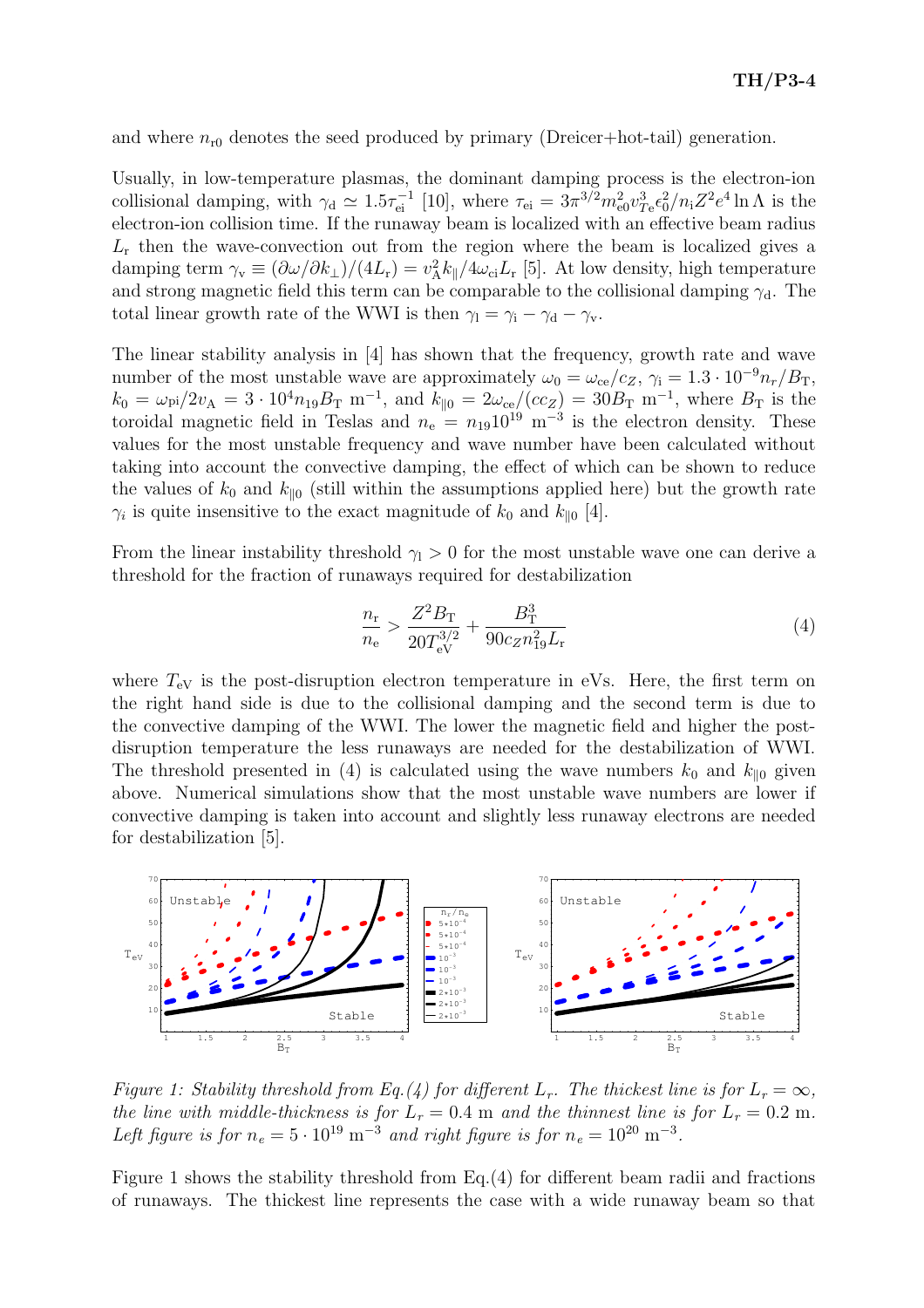convective damping is negligible. The thinner lines correspond to thinner runaway beams. Interestingly, the decreasing runaway beam radii lead to lower magnetic field thresholds for a given post-disruption temperature and these values for the magnetic field threshold become effectively independent of the temperature above a certain value. Note specifically in the left figure, that the curve corresponding to the parameters  $L_r = 0.2$  m and  $n_e =$  $5 \cdot 10^{19}$  m<sup>-3</sup> shows a threshold in the magnetic field around 2 T for  $n_r/n_e = 10^{-3}$ .

The evolution of the runaway distribution and the whistler wave spectral energy coupled through the quasi-linear diffusion process is illustrated on Figure 2 based on the study [5]. As a result of the wave-particle interaction, the particle distribution becomes more isotropic. As the main driving term  $\partial f/\partial p_+$  becomes smaller, the whistler wave becomes marginally stable  $(\gamma_k \lesssim 0)$ , but as the runaway density increases due to collisional processes, the wave is destabilized again, which leads to further velocity isotropization. If the plasma parameters are such that the whistler wave is destabilized, the time-scale of the isotropization is of the order of 10<sup>−</sup><sup>5</sup> s. Note that the time-scale of the linear and quasilinear evolution of the instability is much shorter than the runaway avalanche growth time. The pitch-angle diffusion leads to higher synchrotron radiation emission [11] that lowers the runaway electron energy and this should lead to a rapid quench of the resonant part of the runaway beam as soon as the runaway density reaches the threshold.



Figure 2: Runaway electron distribution functions and wave spectral energies plotted for two time slices of the quasi-linear interaction of whistler waves and runaway electrons: beginning of the quasi-linear diffusion and development of the second phase  $(B = 2 T,$  $n_e = 5 \cdot 10^{19} \text{ m}^{-3}, T_e = 10 \text{ eV}, E_{\parallel} = 40 \text{ V/m}, L_r = 0.2 \text{ m}$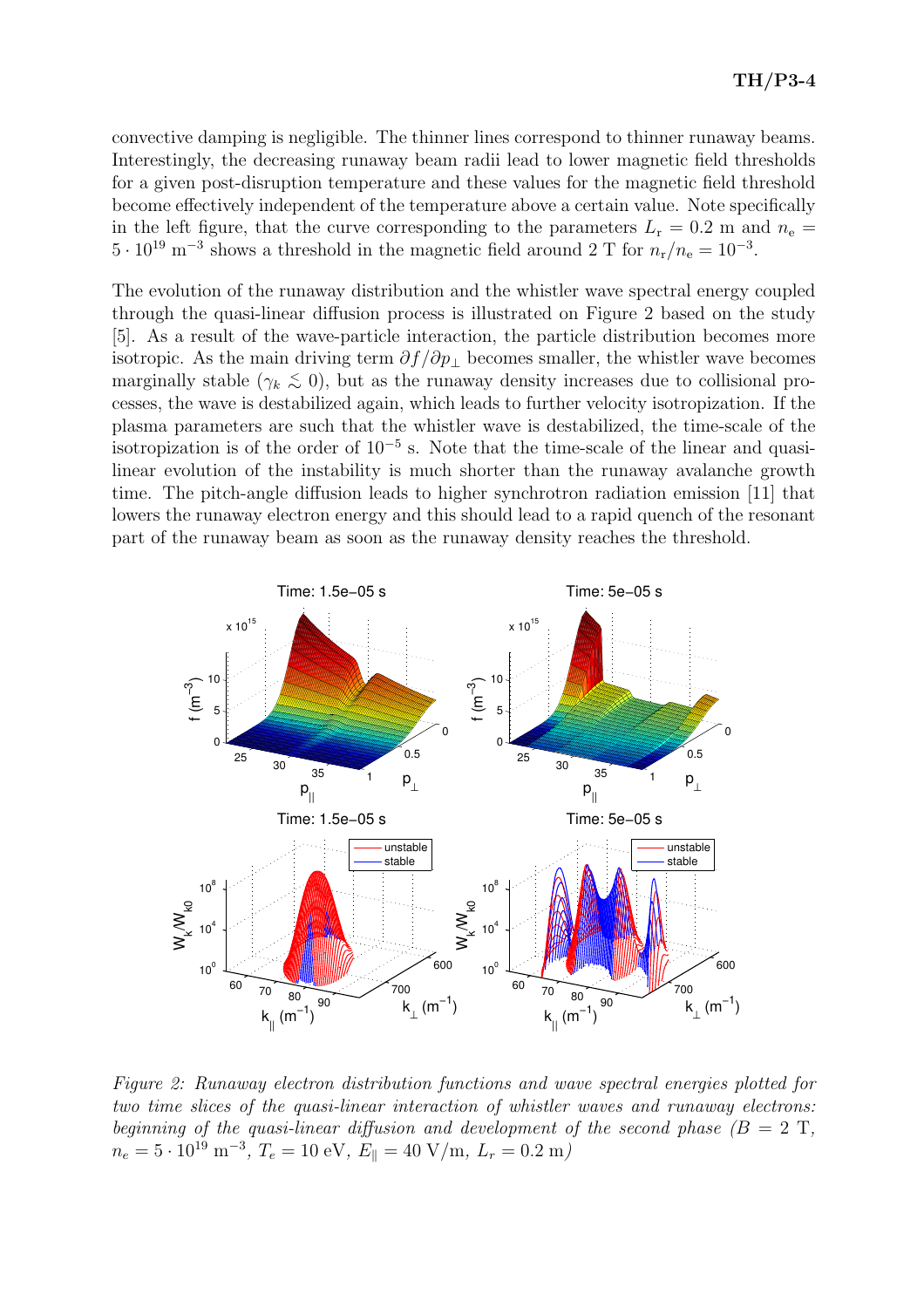#### 3. CRASH

The magnetic field dependence of runaway generation is introduced via the on-axis current density  $j_0 = 2B/\mu_0 qR$ , which is proportional to the magnetic field if the central safety factor q can be assumed to be limited to a value around  $1-2$  due to operational constraints. A higher on-axis current density leads to higher post-thermal quench electric field, which leads to stronger initial runaway generation by the Dreicer and hot-tail mechanisms. The "seed" produced by these processes is amplified by the secondary avalanche mechanism, the strength of which depends on the total plasma current  $I_0$ . The runaway population in tokamaks with large current (e.g. JET, ITER) is mainly produced by the avalanche, but it is very sensitive to the seed runaway density, and therefore also to the magnetic field.

Based on the approximate solution of two coupled differential equations for the runaway electron density and plasma current, a criterion for substantial runaway generation was first derived in [6] and later refined in [7]. A zero-dimensional model describes the timedependence of the electric field  $E$  induced by the falling current  $I$ 

$$
E \approx -\frac{L}{2\pi R} \frac{dI}{dt} \tag{5}
$$

where the plasma inductance can be assumed to be  $L \simeq \mu_0 R$ . The current is the sum of the Ohmic and runaway currents  $I = jA_{\text{eff}} = (\sigma E + n_{\text{r}}ec)A_{\text{eff}}$ , where j is the on-axis current density,  $A_{\text{eff}}$  is an effective cross section area of the current, and  $\sigma$  is the conductivity. The criterion derived in [6] and [7], which included only Dreicer and avalanche runaway generation, will here be extended to account also for the hot tail mechanism.

Recent work [8] derived analytical estimates for the amount of hot-tail runaway electrons generated in plasmas with an exponential temperature decrease given by  $T = T_0 e^{-t/t_0}$ . For a sudden temperature decrease, the hot-tail generated runaways are given by

$$
n_{\rm h} = n_0 \frac{2}{\sqrt{\pi}} u_c e^{-u_c^2},\tag{6}
$$

where

$$
u_c^3 = t_0 \nu_0 \left[ 2 \ln \frac{E_{D0}}{2E_0} - \frac{4}{3} \ln \left( \frac{4}{3} t_0 \nu_0 \right) - \frac{5}{3} \right]. \tag{7}
$$

In these expressions,  $\nu_0 = n_0 e^4 \ln \Lambda / (4\pi \epsilon^2 m_e^2 v_{T0}^3)$  is the initial (pre-disruption) collision frequency of the thermal electrons,  $n_0$  and  $v_{T0}$  are the initial background electron density and thermal speed, and  $E_{D0}/E_0$  is the initial ratio of the Dreicer field and parallel electric field.

We assume that the density of seed runaways is the sum of the hot-tail runaway density and the Dreicer generated runaway density. If the runaway current remains a small fraction of the total current, the seed runaway population will be amplified a factor  $e^{\alpha}$ by the avalanche, and the total number of runaways will be  $n_r = (n_D + n_h)e^{\alpha}$ , where  $\alpha = (\sqrt{2\pi}/3)(I_0/I_A \ln\Lambda)$  and  $I_A = 0.017$  MA is the Alfvén current. On the other hand, if the runaway current replaces a large fraction of the Ohmic current, this will cause the electric field to decrease, and the runaway current to saturate before it reaches the initial current  $I_0$ . Since this saturation mechanism only comes into play when a considerable runaway current fraction has already been produced, it is not necessary to take it into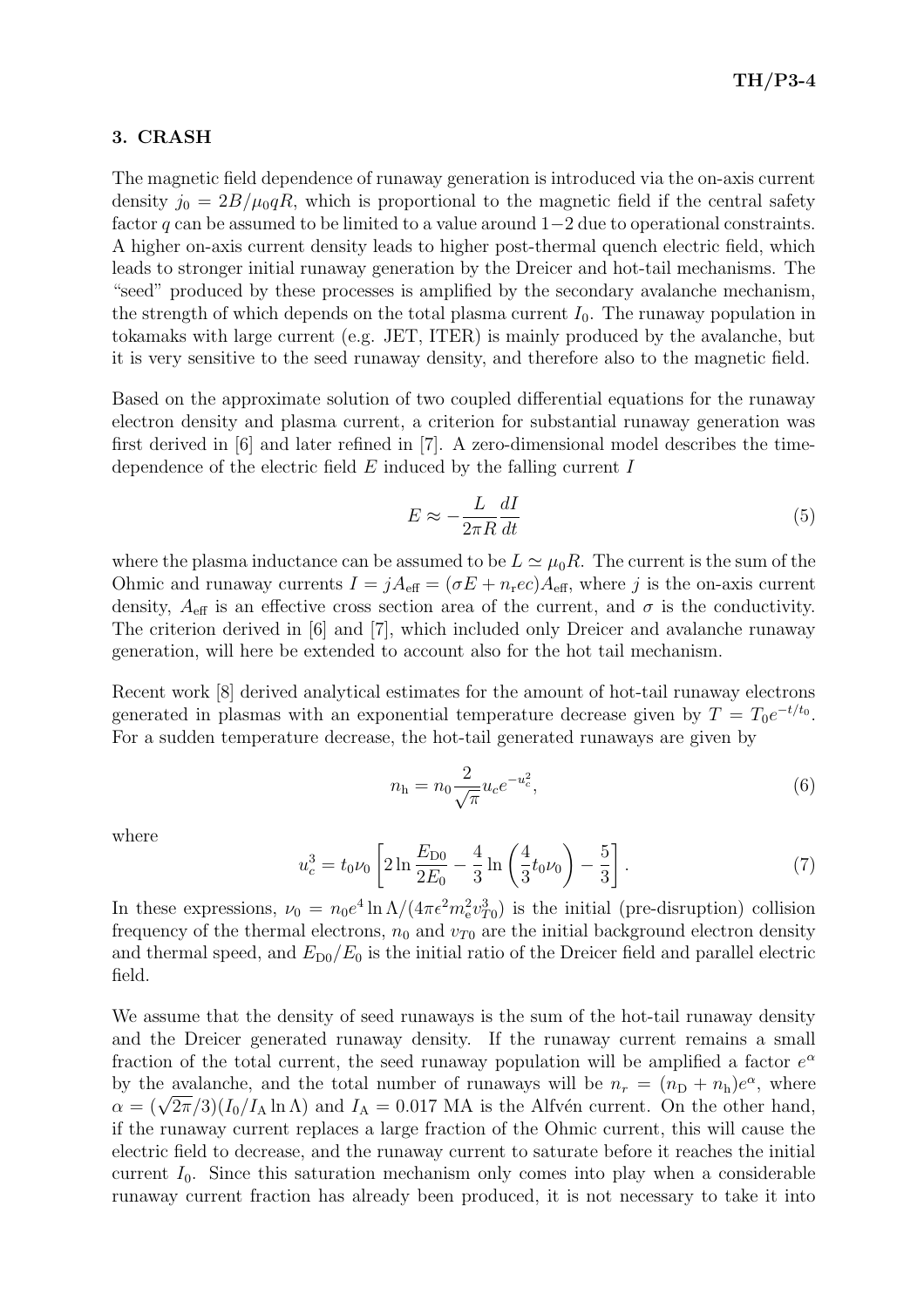account in order just to estimate whether or not this will happen. For this, one only needs to determine if  $S \equiv \ln n_r > 0$ , so the criterion for large runaway production is

$$
S = \alpha + \ln \left[ \frac{\sqrt{2\alpha \ln \Lambda}}{\pi} \frac{m_e c^2}{T_e} \left( \frac{E_D}{E} \right)^{\frac{11}{8}} e^{-\frac{E_D}{4E} - \sqrt{\frac{2E_D}{E}}} + \frac{E_D}{E} \sqrt{\frac{m_e c^2}{T_e}} \frac{\sqrt{2}u_c}{3\pi} e^{-u_c^2} \right] > 0, \quad (8)
$$

where  $E/E<sub>D</sub>$  and  $T<sub>e</sub>$  should be evaluated after the thermal quench. Due to the weak dependence of the hot tail generation on  $E_D/E$  compared with the dependence on  $\nu_0 t_0$ , the  $B_T$  dependence of S comes mainly from the Dreicer mechanism. The avalanche term  $\alpha$  depends only on  $I_0$ , which we choose to vary independently of  $B_T$ .

The runaway current evolution was calculated using a zero-dimensional numerical model based on equation (5) and the equation for runaway generation including hot-tail generation according to the velocity moment method described in Ref. [8]. This shows that the CRASH criterion gives a good approximation for the parameter region of significant runaway production.

#### 4. Discussion

Similarly to the WWI-threshold, CRASH shows that runaway generation is expected only for magnetic fields above a certain threshold, which depends on the initial plasma current and the electron density and temperature. Approximately, for JET-like values ( $q = 1.5$ ,  $R = 3, I_0 = 2 \text{ MA}$ , when hot-tail generation is not very strong, (8) can be written as

$$
B_{\rm T} > n_{19}\sqrt{T_{\rm eV}/I_{\rm MA}}/4,\tag{9}
$$

where  $I_{\text{MA}}$  is the initial plasma current in megaamperes. Note that to keep q and  $I_0$ constant while varying  $B_T$  (or equivalently  $j_0$ ) corresponds to varying the current cross section  $A_{\text{eff}}$ . For ITER-like values ( $q = 1.5$ ,  $R = 6$ ,  $I_0 = 15$  MA), the hot-tail generation is dominant and (8) is always positive, unless  $\nu_0 t_0$  is very large. This means that CRASH does not lead to a threshold in the magnetic field for ITER-like parameters.

Figure 3 compares the magnetic field determined by WWI and CRASH for JET-like and ITER-like parameters. Above the CRASH-lines  $S > 0$  and substantial runaway generation is expected. Above the WWI-lines whistler waves are stable and a runaway beam can form. For temperatures less than  $\sim 10$  eV, the magnetic field threshold for stability of whistler waves is very low, and therefore the WWI will not stop the runaway beam formation. But for temperatures above  $10 - 20$  eV, as the convective damping becomes comparable to collisional damping, the temperature dependence becomes less important and the WWI leads to a threshold around 2 T for both JET-like and ITER-like parameters. Due to the strong magnetic field dependence of the convective damping, the threshold for WWI turns out to be only weakly dependent of the other plasma parameters. A more exact threshold for the destabilization can be obtained by numerical simulations described in [5], and this would shift the WWI-curves toward lower temperatures by about 20-30%.

In the JET-like case CRASH leads to a higher magnetic field threshold than WWI. This means that the zero-dimensional model presented in Sec. 3 does not predict substantial runaway generation below the magnetic field indicated by the solid and dotted lines for the chosen cooling time. Therefore one may draw the conclusion that there is no runaway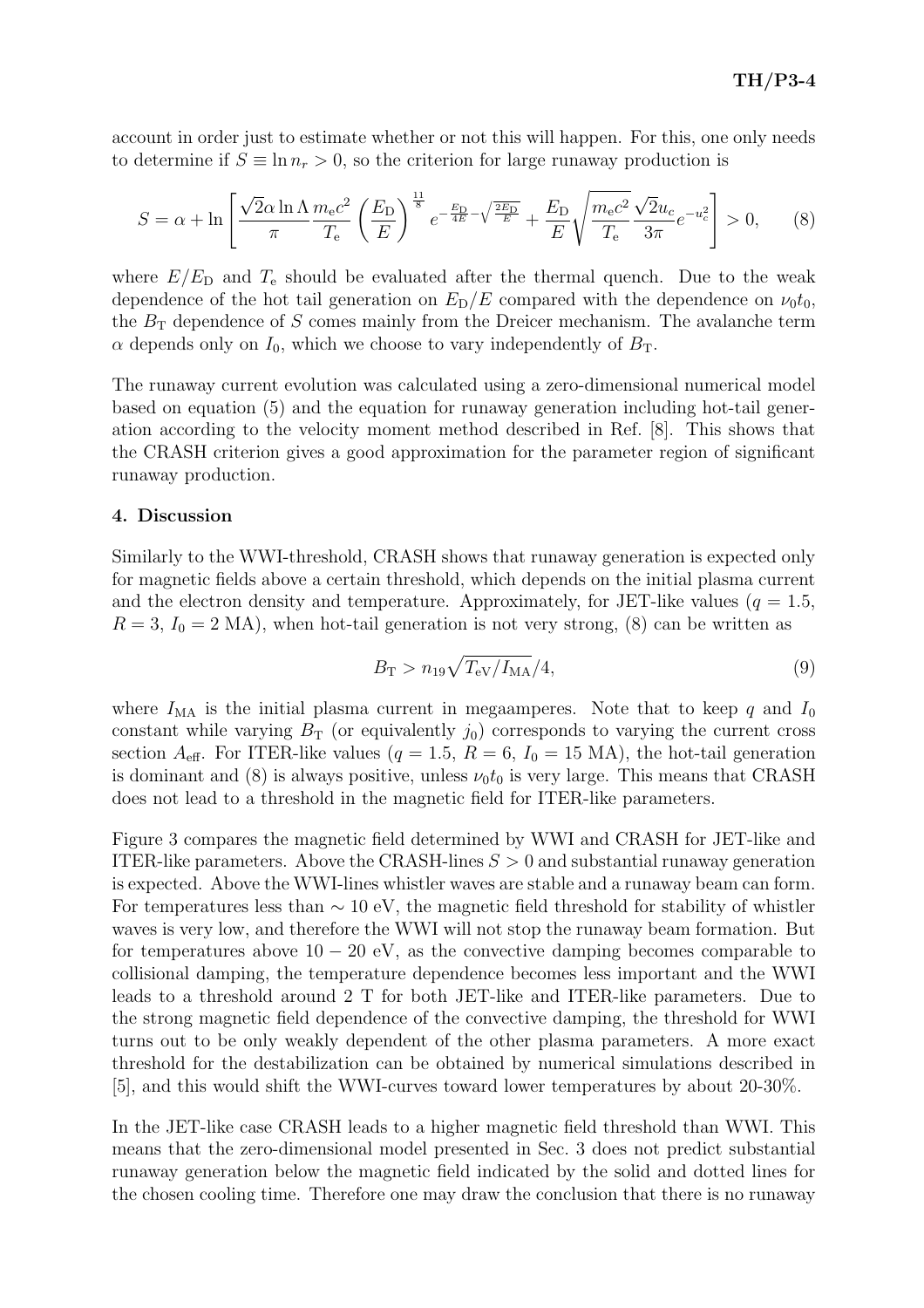

Figure 3: Critical magnetic field for significant runaway generation as a function of  $T_{eV}$ for different electron densities. (left) JET-like parameters:  $q = 1.5, R = 3, I_0 = 2 \text{ MA}$ ,  $\nu_0 t_0 = 10$  (for CRASH),  $L_r = 0.2$  m,  $j_r = 2$  MA/m<sup>2</sup> (for WWI). (right) ITER-like parameters:  $q = 1.5$ ,  $R = 6$ ,  $I_0 = 15$  MA (for CRASH),  $L_r = 0.3$  m,  $j_r = 1.5$  MA/m<sup>2</sup>(for WWI).

beam for the WWI to stop. However, if the cooling time is shorter, CRASH leads to a lower magnetic field threshold, and below  $t_0 \simeq 1$  ms (for  $q = 1.5, R = 3, I_0 = 2$  MA,  $T_{e0} = 3$  keV,  $n_{19} = 3$ ,  $B_T = 2$ ), S is always positive. Note that CRASH depends approximately linearly on the electron density, and the probability for runaway production is higher for low density. In ITER-like disruptions, the current quench time is predicted to be  $t_0 = 1 - 10$  ms [12], so that  $\nu_0 t_0 < 5$  and runaways are always likely to be produced due to the hot-tail generation, although the beam formation will probably be stopped by WWI below 2 T.

We have demonstrated that the WWI is an effective loss mechanism for secondary runaways. However, there are several other processes that can limit the runaway energy or cause loss of runaways, such as synchrotron radiation [11], Bremsstrahlung [13], unconfined drift orbit losses [14], resonance between gyro-motion and magnetic field ripple [15], and radial diffusion due to magnetic field fluctuations [16]. Since these mechanisms are not considered in this work, the results presented here are expected to give a lower limit of the magnetic field threshold for runaway production.

## 5. Conclusions

For a given temperature, density and runaway fraction, if the magnetic field is below a critical value, the whistler wave can be destabilized by relativistic secondary runaway electrons. This mechanism offers a possible explanation for the magnetic field threshold for runaway generation observed in tokamak disruptions. Lower runaway fractions are needed for destabilization in plasmas with high temperature, since then the collisional damping is weaker. The convective damping due to the localization of the runaway beam can be of the same order of magnitude as the collisional damping for high temperature and strong magnetic field. The convective damping is sensitive to the radius of the runaway beam and the fraction of runaways in the plasma  $n_r/n_e$ , and these depend on the other plasma parameters, for instance the final temperature and the cooling time. Therefore, runaway production and suppression by WWI is a dynamical process, in which the runaways trigger the WWI. The consequent scattering affects the strength and width of the runaway beam, which in turn affects the damping of the WWI. It is difficult to predict exactly where the